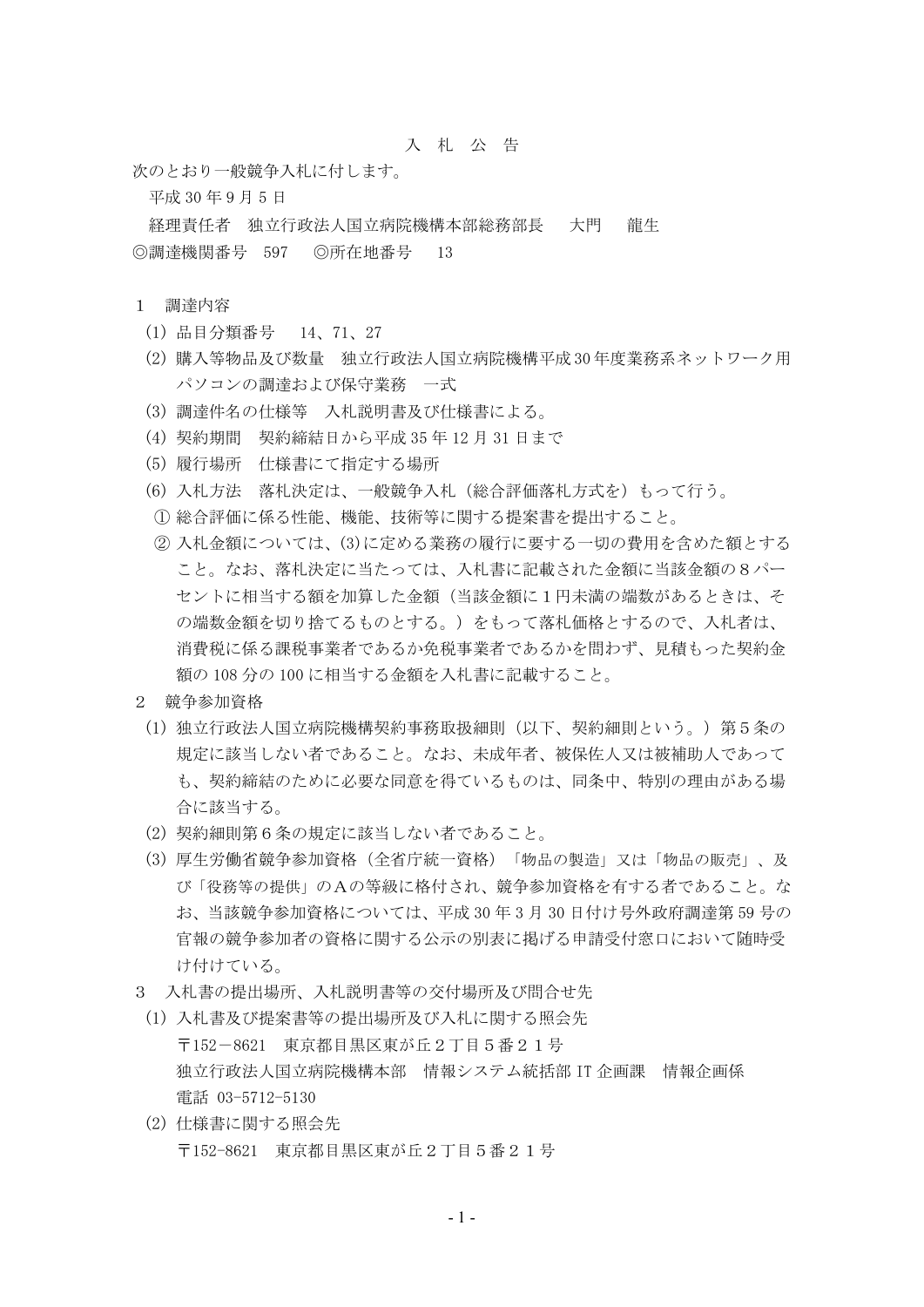独立行政法人国立病院機構本部 情報システム統括部 IT 企画課 情報企画係 電話 03-5712-5130

- (3) 入札説明書の交付方法
	- ① 交付期間 平成 30 年 9 月 5 日から平成 30 年 10 月 25 日まで。
	- ② 交付時間 平日 9:30 から 17:00 まで。
	- ③ 交付場所 上記(2)に同じ。
- (4) 入札説明会の日時及び場所 平成 30 年 9 月 20 日 11 時 00 分 本部 3 階会議室 31
- (5) 入札書の受領期限 平成 30 年 10 月 26 日 15 時 00 分
- (6) 開札の日時及び場所 平成 30 年 11 月 1 日 11 時 00 分 本部 3 階会議室 31
- 4 その他
	- (1) 契約手続において使用する言語及び通貨 日本語及び日本国通貨
	- (2) 入札保証金及び契約保証金 免除
	- (3) 入札者に要求される事項 この一般競争に参加を希望する者は、封印した入札書に 本公告に示した物品を納入できることを証明する書類を添付して入札書の受領期限 までに提出しなければならない。入札者は、開札日の前日までの間において、経理 責任者から当該書類に関し説明を求められた場合は、それに応じなければならない。
	- (4) 入札の無効 本公告に示した競争参加資格のない者の提出した入札書、入札者に求 められる義務を履行しなかった者の提出した入札書は無効とする。
	- (5) 契約書作成の要否 要
	- (6) 落札者の決定方法 本公告に示した物品を納入できると経理責任者が判断した資料 を添付して入札書を提出した入札者であって、契約細則第 21 条の規定に基づいて作 成された予定価格の制限の範囲内で最低価格をもって有効な入札を行った入札者を 落札者とする。
	- (7) 詳細は入札説明書による。
	- (8) 本公告に示した調達案件は、仕様書案についての意見招請手続をとった場合、納入 期間を十分に確保することが困難になるため、当該手続を省略した。
- 5 Summary
	- (1) Official in charge of disbursement of the procuring entity: Tatsuo Daimon, Director, Department of General Affairs, National Hospital Organization Headquarters
	- (2) Classification of the services to be procured : 14,71,27
	- (3) Nature and quantity of the services to be required : Procurement and maintenance work of personal computer in the National Hospital Organization Business System HOSPnet 1 set
	- (4) Fulfillment period : From Contract date to December 31, 2023
	- (5) Fulfillment place : The place specified by the official in charge of disbursement of the procuring entity
	- (6) Qualification for participating in the tendering procedures : Suppliers